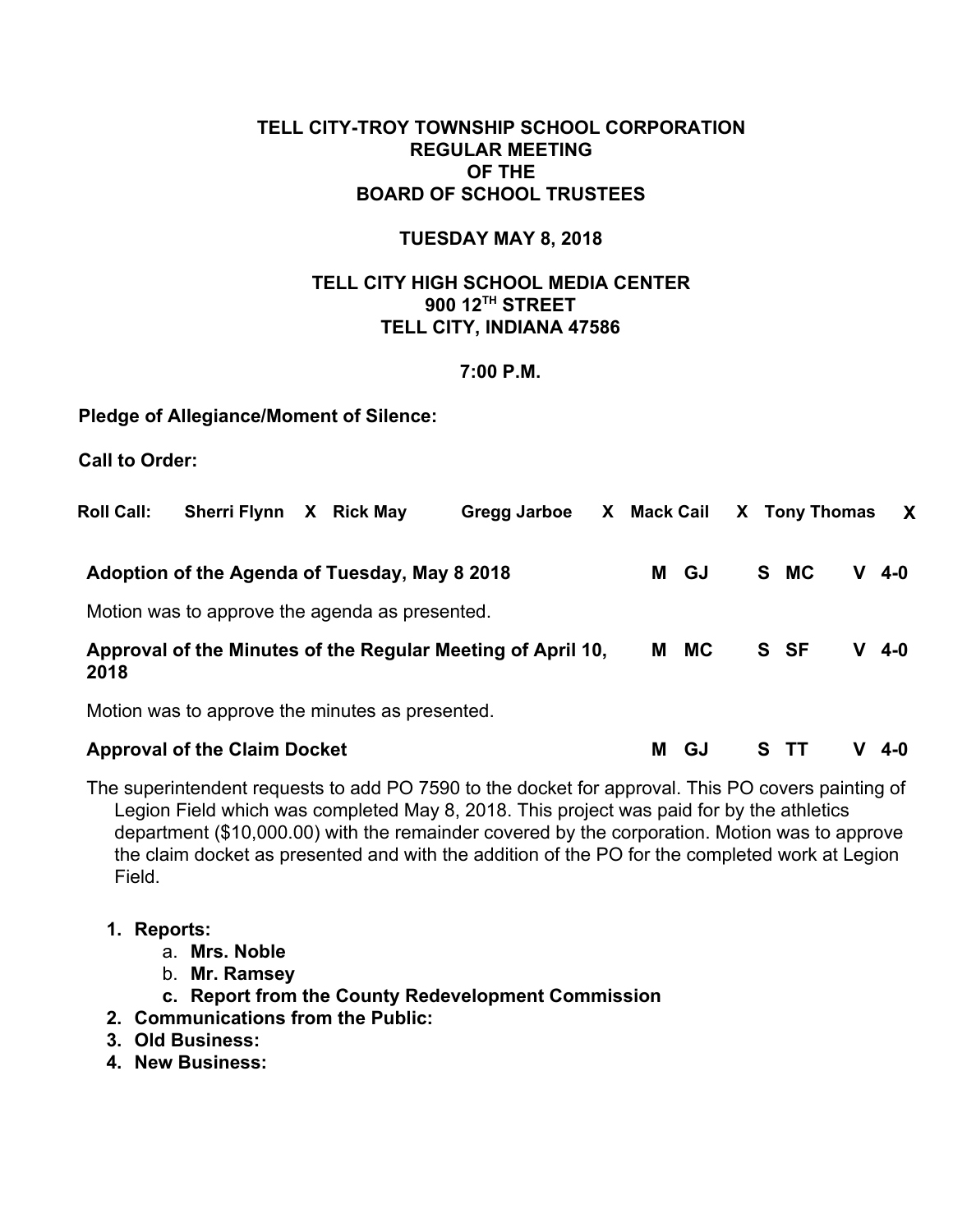# **a. Grant Award Remove from Agenda**

1. Cathy Frizzell 2. Joanie Tapley 3. Felicia DuPont 4. Katie Weyer 5. Dora Stinogel 6. J.D. Richter 7. Kyle Evans 8. Josh Teague

As the presenter and the recipient were both unable to attend the meeting, this agenda item was removed and the presentation will be rescheduled.

# **b. Resignations and Retirements M MC S TT V 4-0**

- 1. Program Assistant WTE
- 2. WTE Cafeteria Cook
- 3. Teacher WTE
- 4. Pep Club Sponsor
- 5. JSHS Cafeteria Cook
- 6. JSHS Cafeteria Cook
- 7. JSHS Teacher
- 8. Head Football Coach

Motion was made to approve the resignations as a whole. It was also noted that Mrs. Tapley was an aide at William Tell, not a cafeteria employee.

#### **c. William Tell Elementary School M GJ S TT V 4-0**

- 1. Program Assistant
- 2. Voluntary Transfer: Classroom to Title I LC
- 3. Elementary Teacher

# 1. Kim Gengelbach

- 2. Danna Sermersheim
- 3. Taylor Howe

KG fills the vacancy created by the transfer of EF from WTE to JSHS Secretary (next agenda item). DS is filling the vacant Title I position (which has remained open since December). TH will be a new hire to replace DS in the classroom. KG and DS are current employees, so no background check is included. TH background check was received the day of the meeting and provided to the board. The motion was to approve the recommendations as a group.

## **d. Tell City Jr-Sr High School M GJ S TT V 4-0**

1. Voluntary Transfer WTE to Asst. Secretary 1. Elizabeth Faulkenberg

The superintendent requested item 1. be retroactive to 4-23-18 as this was the date Mrs. Faulkenberg started in the position. She transferred from WTE to the JSHS. Motion was to approve the transfer retroactively as recommended.

1. Overnight field trip approval for volleyball to WKU in Bowling Green. Camp dates are July 11- July 13. Board approved coaches will be present for the duration of the camp. The players pay the camp registration, and fundraising pays for rooms and meals. Motion is to approve the field trip as presented.

# **f. Elementary Summer School See notes for vote**

1. Kindergarten Teacher 1. Brenda Fella

- -
	-
	-

- 
- 

**e. Athletics M MC S TT V 4-0**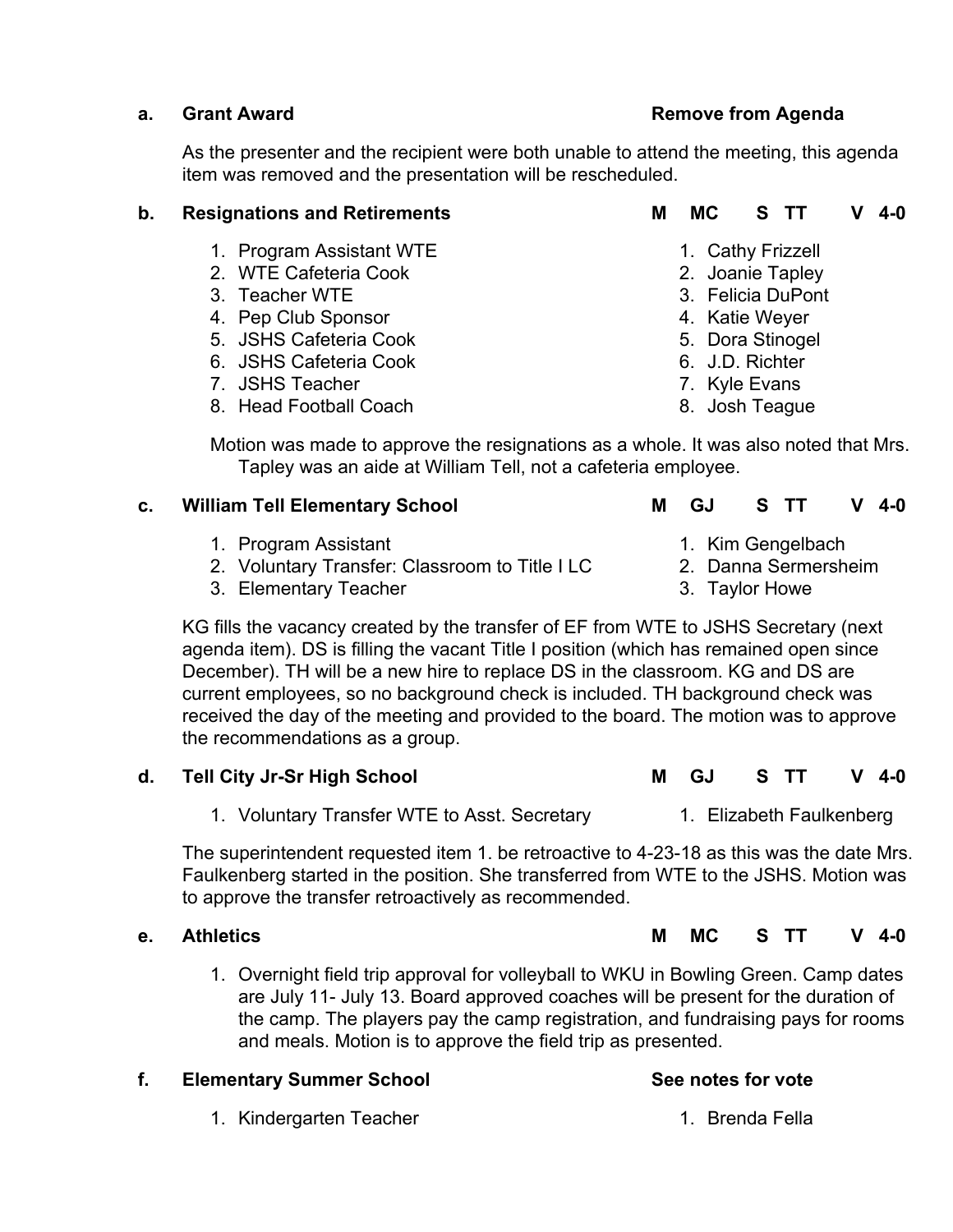- 2. Kindergarten Assistant
- 3. 1st Grade Teacher
- 4. 1st Grade Assistant
- 5. 2nd Grade Teacher
- 6. 2nd Grade Assistant
- 7. 3rd Grade Teacher
- 8. 3rd Grade Assistant
- 2. Laura Thomas
- 3. Danielle Naviaux
- 4. Ronica Jarboe
- 5. Stacy Kreilein
- 6. Cathy Hammack
- 7. Sarah Miller
- 8. Audrey Mehling

Mrs. Noble is expecting 15-20 students per classroom. Summer school will be held at Tell City JSHS due to the construction project. Mrs. Flynn recommends employee f.(4) be taken separately. Motion to approve Ronica Jarboe made by Mr. Cail, seconded by Mrs. Flynn. Vote: 3-0-1, with Mr. Jarboe abstaining. Motion is then made by Mr. Jarboe to accept all other recommendations as a group. Mr. Thomas seconds, vote: 4-0.

# **g. 21st Century Grant Summer School Positions M MC S GJ V 4-0**

- 1. STEM YMCA Teacher
- 2. K/1 Teacher: Water Works
- 3. 2/3 Teacher: Exploring Science Days
- 4. 4/5 Lego/Vex Robotics Teacher
- 5. 6-8 Chemistry, Biology, Physics, E&S Days
- - 1. Vivian Clark
	- 2. Emily Parke
	- 3. Kyle Miles
	- 4. Pat Jarboe
	- 5. Bob Kreilein

Mrs. Flynn asks if there are enough spaces for students enrolling in these classes. It was stated that these classes are grant funded and optional, and take the place of us sending students to Evansville for them to attend. We have not had to turn students away in past years. Motion was to approve the recommendations as presented.

- 1. High School Math
- 2. High School Math
- 3. High School Health
- 4. High School Biology
- 5. High School Math
- 6. Elective Physical Education
- 7. Elective Physical Education
- 8. Elective Physical Education
- 9. Elective Physical Education Assistant
- 10.Elective Physical Education Assistant
- 11.Elective Physical Education Assistant

Average class sizes from last year:

Algebra I - 8

Algebra II - 8

English - 8 (we may not have a teacher for this.....Mrs. Teague taught it in the past.) Health - 25

- **h. JSHS Summer School M MC S GJ V 4-0**
	- 1. Nick Weyer
	- 2. Amber Wheatley
	- 3. Zach Schilling
	- 4. Bob Kreilein
	- 5. Bryan Taylor
	- 6. Eric Henrickson
	- 7. Matt Lynch
	- 8. Zach Schilling
	- 9. John Lyons
	- 10.John Hayes
	- 11.Trent Benningfield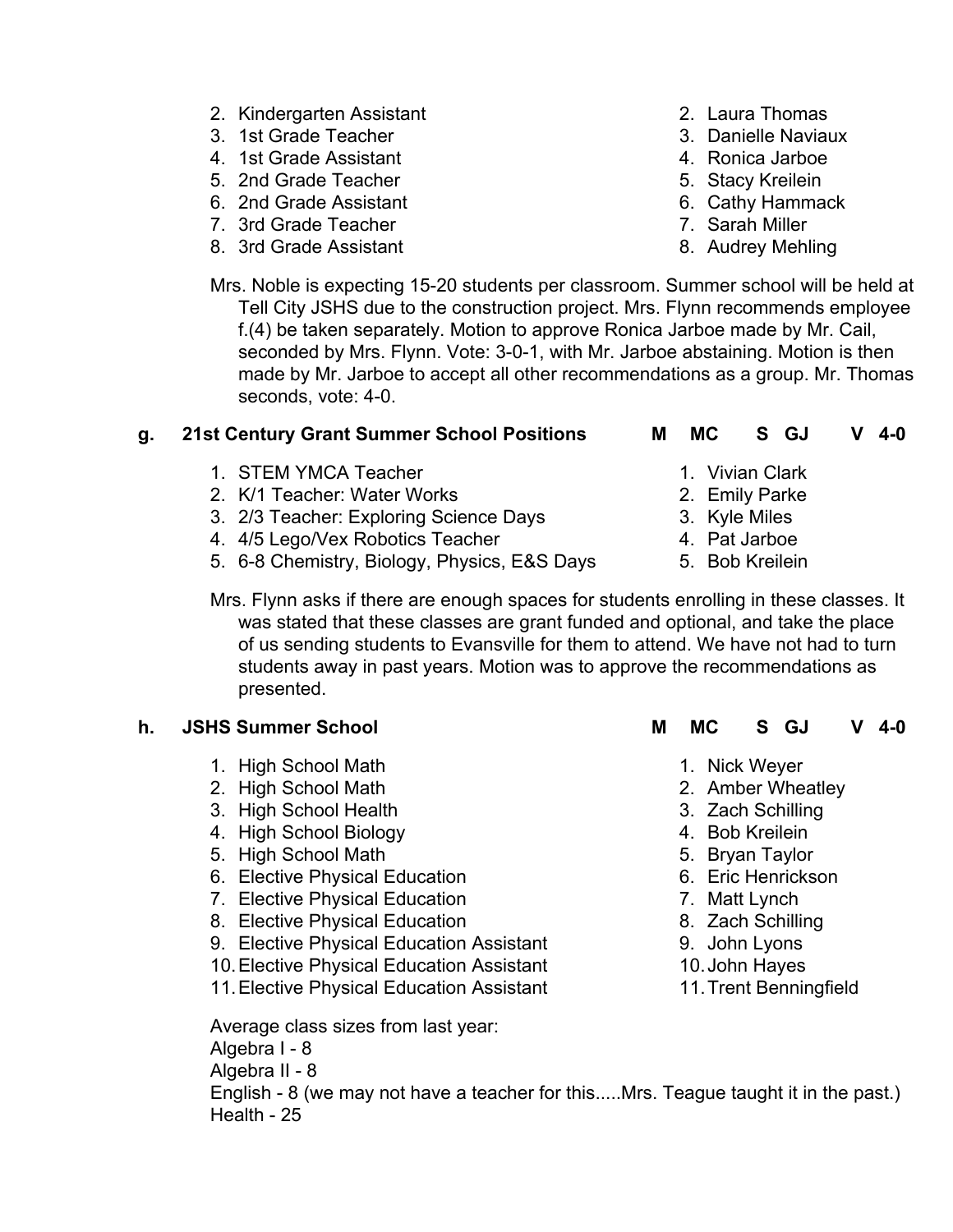HS Math Lab - 10 (if we do this, no guarantees) Elective PE - 75 (3 sections this year)

Motion was made to approve the recommendations as presented.

# **i. Resolution to Acknowledge Credit Card Policy M GJ S MC V 4-0**

As a requirement of our SBOA ECA audit we have been asked to acknowledge our credit card policy as we have not updated it during the most recent audit period (16-17). The resolution states the board is aware of the charge policy that is in place.

# **j. Course Proposal for 2018-2019 M MC S GJ V 4-0**

PLTW PRINCIPLES OF BIOMEDICAL SCIENCES 5218 (PRIN BIOMED) PLTW Principles of the Biomedical Sciences provides an introduction to this field through "hands-on" projects and problems. Student work involves the study of human medicine, research processes and an introduction to bioinformatics. Students investigate the human body systems and various health conditions including heart disease, diabetes, hypercholesterolemia, and infectious diseases.

A theme through the course is to determine the factors that led to the death of a fictional person. After determining the factors responsible for the death, the students investigate lifestyle choices and medical treatments that might have prolonged the person's life. Key biological concepts included in the curriculum are: homeostasis, metabolism, inheritance of traits, feedback systems, and defense against disease. Engineering principles such as the design process, feedback loops, fluid dynamics, and the relationship of structure to function will be included where appropriate.

The course is designed to provide an overview of all courses in the Biomedical Sciences program and to lay the scientific foundation necessary for student success in the subsequent courses.

NOTE: Use of the PLTW Course number is limited to schools that have agreed to be part of the Project Lead the Way network and follow all training and data collection requirements.

Recommended Grade Level: 9

Required Prerequisites: Biology I or concurrent enrollment in Biology I is required Credits: 2 semester course, 2 semesters required, 1 credit per semester, 2 credits maximum

Counts as a Directed Elective or Elective for all diplomas Fulfills a Core 40 Science requirement for all diplomas

Current Enrollment: 30 (waiting list of 28 students)

Approximate Start-up costs: \$22,000.00 Perkins funds available: \$5000.00

Mrs. Flynn asks if there is a way to accommodate the students currently on the waiting list. It was explained that the certification to teach this class is specialized, and it is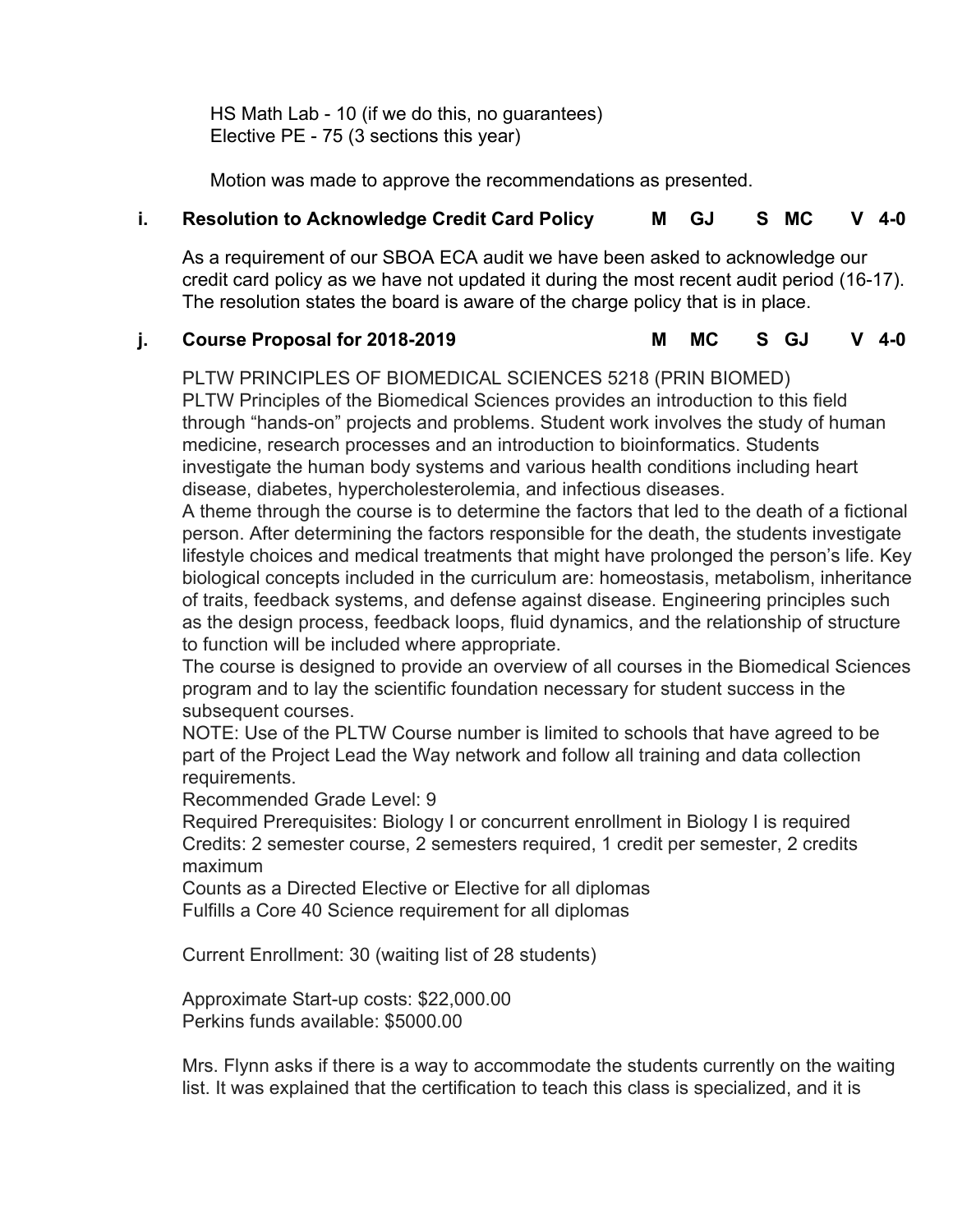unknown if any teachers aside from Mrs. Hollinden are qualified to teach it. This can be offered without impact to the HOSA program and Med Terms.

Mr. Ramsey states that scheduling would give preference to seniors first, so any underclassmen that could not take the class this year would have the opportunity to take it the following year. Motion is to approve the class as an offering for Tell City-Troy Township Schools.

# **k. Behavior Intervention Specialist Position M GJ S MC V 4-0**

This position is new and will serve as another support for our students with social-emotional needs. They are a compliment to social workers and guidance counselors. They will work closely with students, parents, and community resources to promote positive school experiences. The current proposal it to have 2 individuals in this role. Tony Keown will be reclassified from social worker to BIS, and the new position will be named in the next agenda item. The new position will be staggered so that the individual will be onsite during On-Target to allow more opportunities to meet with students and parents after the regular school day. This position is grant funded and will only be in place so long as grant funds are available. If approved, this position will be included in the Support Staff Handbook. The rate of pay/hours/days are equal to the social worker position.

Motion is to approve the position description as presented.

## **l. Behavior Intervention Specialist Personnel M GJ S TT V 4-0**

| 1. Voluntary Transfer to BIS       | 1. Tony Keown       |
|------------------------------------|---------------------|
| 2. Grant Funded BIS (new employee) | 2. Melanie Salamone |

Motion is to approve the transfer and new employee as presented.

**m. Tell City SRO M GJ S MC V 4-0**

After presenting to the Tell City Board of Public Works, it was requested that a committee review the costs and job responsibilities of an SRO prior to moving forward. The committee met twice, discussing the cost sharing potential of hiring an SRO for TCTTSC and Chief Lawalin provided a MOU/agreement between the city and the school corporation.

- It is our desire to move this process forward so the SRO can be trained over the summer and in position at the beginning of the 18-19 school year.
- It is my recommendation that the TCTTSC School Board of Trustees approve the proposed MOU based on the current fee structure presented, and with the understanding that any substantial changes to the agreement only be made with the agreement of both city officials and TCTTSC officials. Motion is to approve the MOU and recommended fee schedule as presented, with any modifications mutually agreed upon by both parties.

## **n. Legislative Updates NO ACTION**